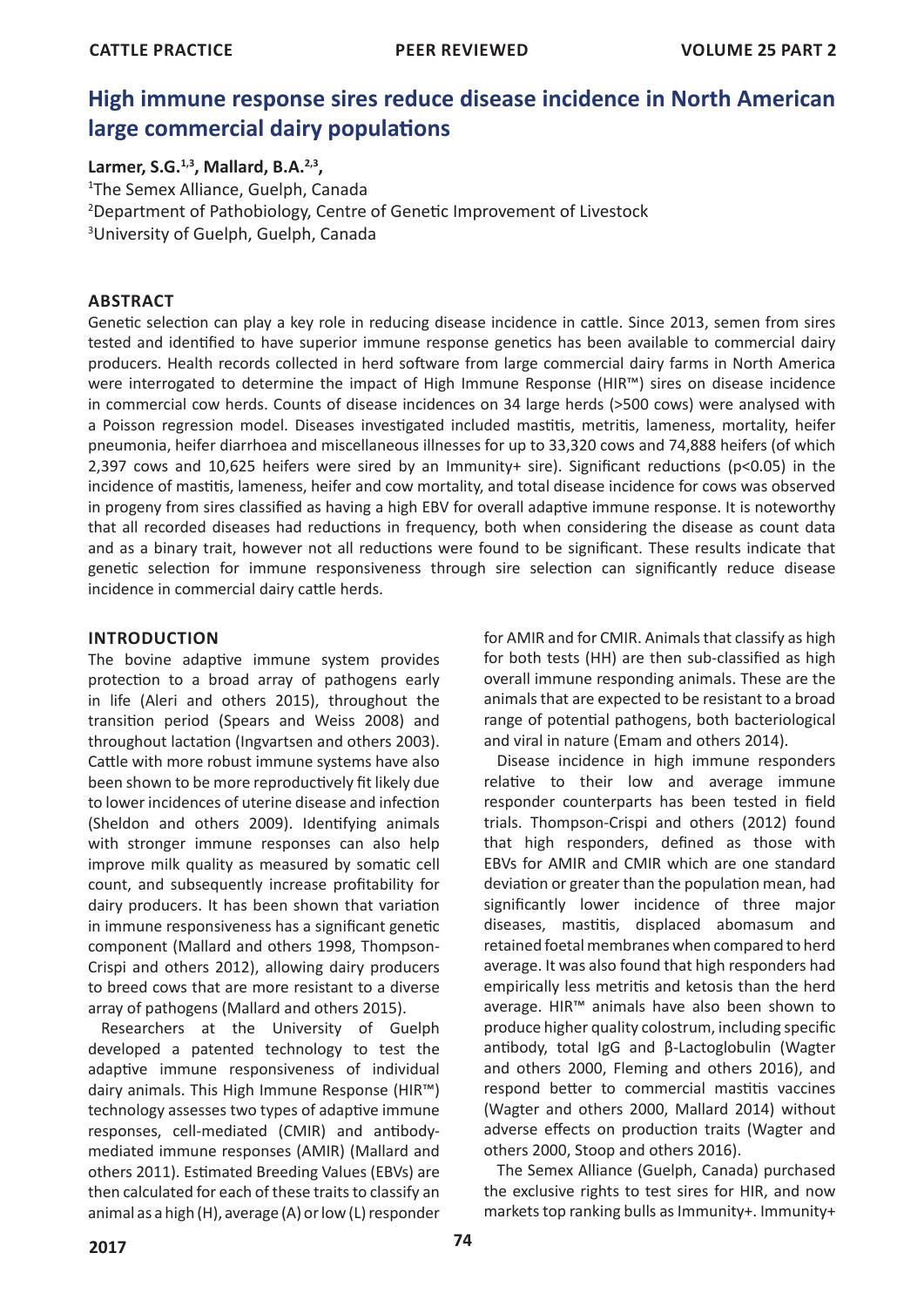**CATTLE PRACTICE VOLUME 25 PART 2**

sires are those that tested as high responders for both AMIR and CMIR. Semex began marketing these sires internationally in 2013, and continues to do so today. The heritability of AMIR and CMIR ranges from 0.19 to 0.41 (Thompson-Crispi and others 2012). Therefore HIR sires are expected to pass these beneficial IR genes to their progeny producing offspring that are likely to have stronger immune responses. Commercial trials of HIR have shown reductions in disease frequency of between 17-32% when HIR animals are compared to herd average (Thompson-Crispi and others 2013, Mallard and Shannon 2015). Considering the heritability of immune responsiveness, it is expected that progeny of HIR™ bulls will be expected to have a relative decrease of 4-8% in disease incidence compared to herd-mates. Continuous use of Immunity+ bulls over several generations is expected to result in significant genetic improvement for disease resistance, in the same way that selection for other dairy traits with high to moderate heritability has achieved previously.

The objective of this study was to examine the

impact of using Immunity+ sires on disease frequency in commercial populations. The incidence of disease in progeny of Immunity+ sires was compared to all other animals. Traits measured included mastitis, metritis and lameness, assuming overall lameness is an indicator of lameness caused by bacterial infection, especially digital dermatitis. Miscellaneous illnesses and incidence of mortality recorded on farm were also investigated. Heifer health data including pneumonia, diarrhoea and mortality were also examined.

## **MATERIALS AND METHODS Health records**

Cow and heifer disease data were obtained from on-farm software systems (DairyComp305 (Valley Agricultural Service, Tulare, USA), DHI-Plus (DHI Computing Services, Provo, USA) and PCDART (Northstar Cooperative, Lansing, USA)) from 47 herds across Canada (2 herds) and the United States (45 herds). Disease records related to the previous 2 years (2014-2016) and were recorded by herd managers and employees. Herd data was assessed for completeness and consistency of data recording for all relevant traits, and after quality control measures were applied, 34 herds were deemed to have health data of sufficient quality to be included in the analysis. Quality control measures included having at least 1% incidence of a disease within the herd, and that the disease records for an animal were monitored for at least 180 days, as in Koeck and others (2012). Herds were removed from the analysis exclusively on the basis of data quality. Within each herd, health data was standardised for age of animal, to ensure that for each individual herd, average age of each group (Immunity+ and non-Immunity+) were the similar ensuring that average exposure to disease was consistent across groups. Following quality control measures records from a total of 33,320 cows and 74,888 heifers were available for analysis.

The number of animals included in the analysis for each trait is listed in Table 1. Not all herds recorded all disease traits. Data on each disease included animal, sire, disease event, and days in milk at time disease recorded. Multiple disease events for the same animal were only included if they occurred at least 10 days after a previous recording of the same disease to ensure it was a separate incidence and not a multiple recording of

**Table 1. Number of herds, records and average disease incidences for major diseases from data (after quality control) taken from herd software of large dairies in Canada and the United States.**

| <b>Trait</b>                             | Number of<br><b>Herds</b> | Number of<br><b>Animals</b><br>$(H$ Immunity+) | Average<br><b>Frequency</b><br>(Range) |  |
|------------------------------------------|---------------------------|------------------------------------------------|----------------------------------------|--|
| Cows                                     |                           |                                                |                                        |  |
| <b>MASTITIS</b>                          | 23                        | 30,576<br>(2,390)                              | 0.309<br>$(0.06 - 0.56)$               |  |
| <b>PERSISTENT</b><br><b>MASTITIS</b>     | 23                        | 30,576<br>(2,390)                              | 0.048<br>$(0.01 - 0.11)$               |  |
| <b>METRITIS</b>                          | 17                        | 19,363<br>(2, 207)                             | 0.057<br>$(0.02 - 0.40)$               |  |
| <b>LAMENESS</b>                          | 18                        | 24,515<br>(1,950)                              | 0.234<br>$(0.03 - 1.30)$               |  |
| <b>MISCELLANEOUS</b><br><b>ILLNESS</b>   | 11                        | 18,699<br>(1, 550)                             | 0.058<br>$(0.01 - 0.23)$               |  |
| <b>MORTALITY</b>                         | 24                        | 33,320<br>(2, 544)                             | 0.051<br>$(0.03 - 0.14)$               |  |
| <b>TOTAL DISEASE</b><br><b>FREQUENCY</b> | 23                        | 30,576<br>(2, 397)                             | 0.673<br>$(0.21 - 2.01)$               |  |
| <b>Heifers</b>                           |                           |                                                |                                        |  |
| <b>PNEUMONIA</b>                         | 18                        | 31,590<br>(4, 116)                             | 0.098<br>$(0.02 - 0.45)$               |  |
| <b>DIARRHOEA</b>                         | 10                        | 14,658<br>(2,086)                              | 0.055<br>$(0.01 - 0.34)$               |  |
| <b>MORTALITY</b>                         | 34                        | 74,888<br>(10, 625)                            | 0.081<br>$(0.04 - 0.18)$               |  |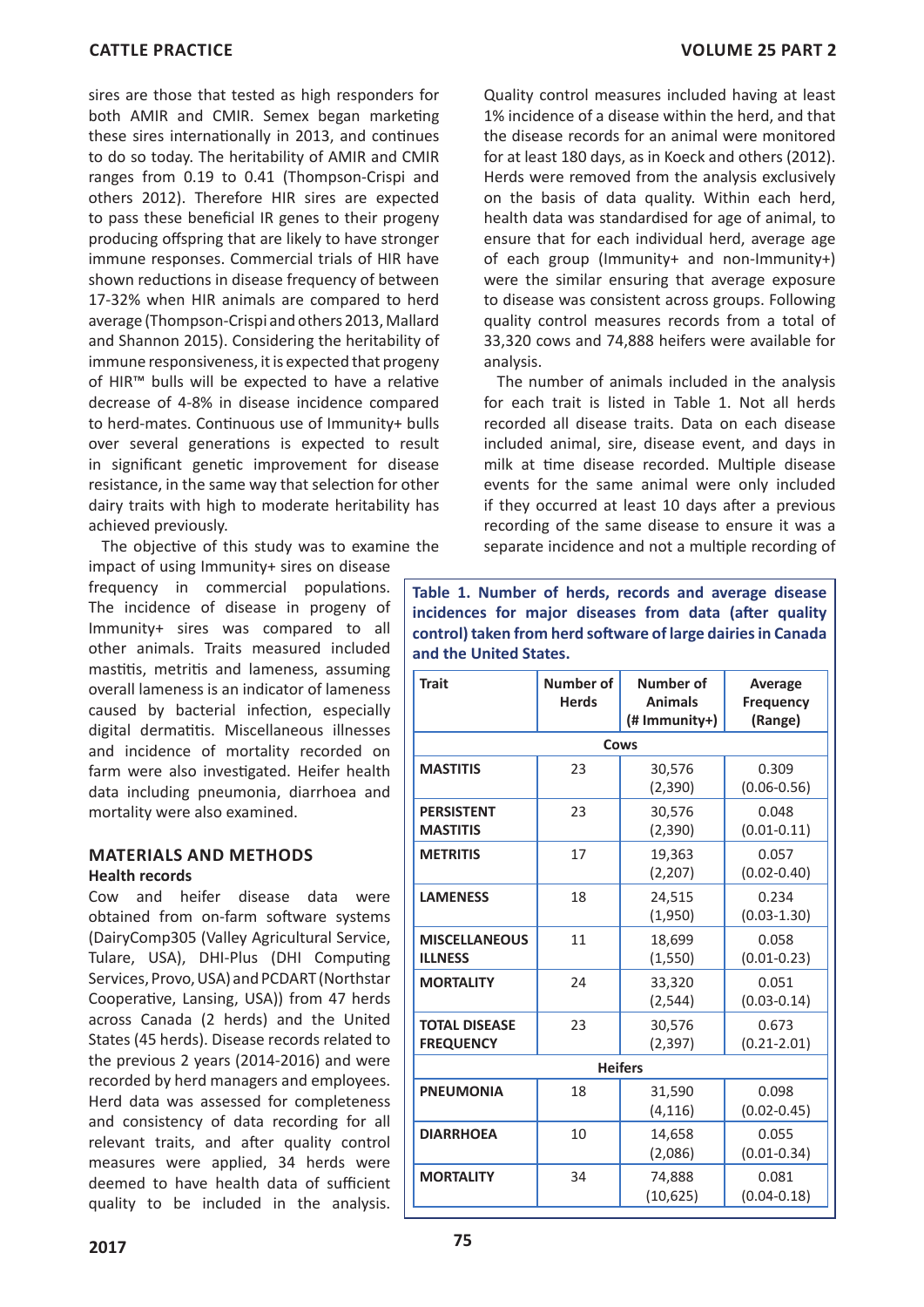the same event, as this would ensure any recording would include a new course of treatment. Unique disease incidences were then counted for each individual in each herd. The average incidence of each disease in the population of herds is reported in Table 1.

For cows, traits analysed included mastitis, metritis, lameness, miscellaneous illness, and mortality. Displaced Abomasum and Retained Foetal Membranes were not included due to a lack of herds with sufficient high quality data. The total number of disease events per animal were examined, as well as persistent mastitis. Persistent mastitis was defined as a binary trait, where any animal with at least 2 cases of mastitis was assigned a score of 1, and any animal with 1 or fewer mastitis cases was assigned 0. In the heifer data, pneumonia, diarrhoea and mortality traits were analysed.

#### **Sires**

All sires marketed by the Semex Alliance (Guelph, Canada) since 2013 have been tested for Immune Responsiveness. The immune response test measures both antibody and cell-mediated immune response, as described by Wagter and others (2000). Briefly, sires were immunised with known type 1 and 2 antigens (US Patent #7,258,858; Wagter and Mallard 2007) to stimulate the adaptive immune system. Blood samples were taken prior to and following immunisation to measure AMIR. Delayed-type hypersensitivity skin tests to the type 1 antigen were used to assess CMIR.

There were 108 and 3,248 Immunity+ and non-Immunity+ sires (including sires tested negative and un-tested sires) represented in the data set, respectively. Immunity+ sires were classified as such based on their Estimated Breeding Values (EBVs) for AMIR and CMIR. Pedigree records were available on 15,556 individuals, along with phenotypes for all tested sires (1,816) and for a population of tested cows from research and commercial trials (N=1,800). An animal model was used to estimate the breeding values for sires using AS-REML (Gilmour 1999). Genetic parameters estimated by Thompson-Crispi and others (2012) were used for AMIR and CMIR. EBVs for AMIR and CMIR were standardised, with a mean of 0 and a standard deviation of 1.

Overall immune response for each sire was calculated as the mean of standardised AMIR and CMIR EBVs. Sires with an overall immune response EBV greater than 1, and AMIR and CMIR EBVs greater than 0 were classified as high immune responding sires, and marketed by the Semex Alliance as Immunity+ sires. For this study, sires were classified based on Immunity+ status, where Immunity+ sires were classified as "yes" and all other sires were classified as "no".

#### **Models**

Analysis of disease incidence traits across groups (other than mortality) was carried out with a Poisson regression model using R statistical software (R Core Team 2014). A Poisson model was chosen as it is suitable for analysis of data that is heavily zero-inflated (Bae and others 2005). The model for disease events in cows was as follows:

$$
Y_{ijk} = \mu + P_i + H_j + I M_k + B_i A + e_{ijkl}
$$

Where  $Y_{i,jkl}$  is the count of disease incidences for a given individual over a given period of time for one of the disease traits,  $\mu$  is the overall mean,  $P_i$  is the fixed effect of parity (1 to 4),  $H_j$  is the fixed effect of herd,  $IM_k$  is the fixed effect of sire Immunity status,  *is a fixed regression on age(A), and*  $*e*<sub>ijkl</sub>$  *is the* random error term.

Mortality data was analysed using the same model terms, but using a binomial model with a logit link function. The logit link allows for prediction of an odds ratio. Coefficients obtained from logistic regression are in terms of the log odds, so e to the power of the log odds is equal to the relative odds ratio between an effect in the model and the term it is regressed upon. In this study, there were only 2 Immunity status categories for sires (Immunity+ versus non Immunity+), so the exponential of the effect estimate is equal to the odds ratio of disease occurrence for animals sired by an Immunity+ sire.

Marginal means and standard errors were predicted for each group using the predict function in R with average values for the other effects in the model.

Heifer data was analysed using the same model, but omitting the fixed effect for parity, as all heifers had equal (0) parity status. Marginal means were again estimated for each trait for heifers.

Odds ratios were estimated for each trait in the study using a binomial regression model. In this case animals were assigned 1 or 0, based upon whether they had ever been affected by a disease or not. Persistent mastitis was also analysed using a binomial regression, where animals with at least 2 lifetime cases of mastitis being assigned a 1 and all other individuals assigned 0.

## **RESULTS**

Number of herds and records analysed for cows ranged from 11 and 18,699 (miscellaneous illness) to 24 and 33,320 (mortality), respectively (Table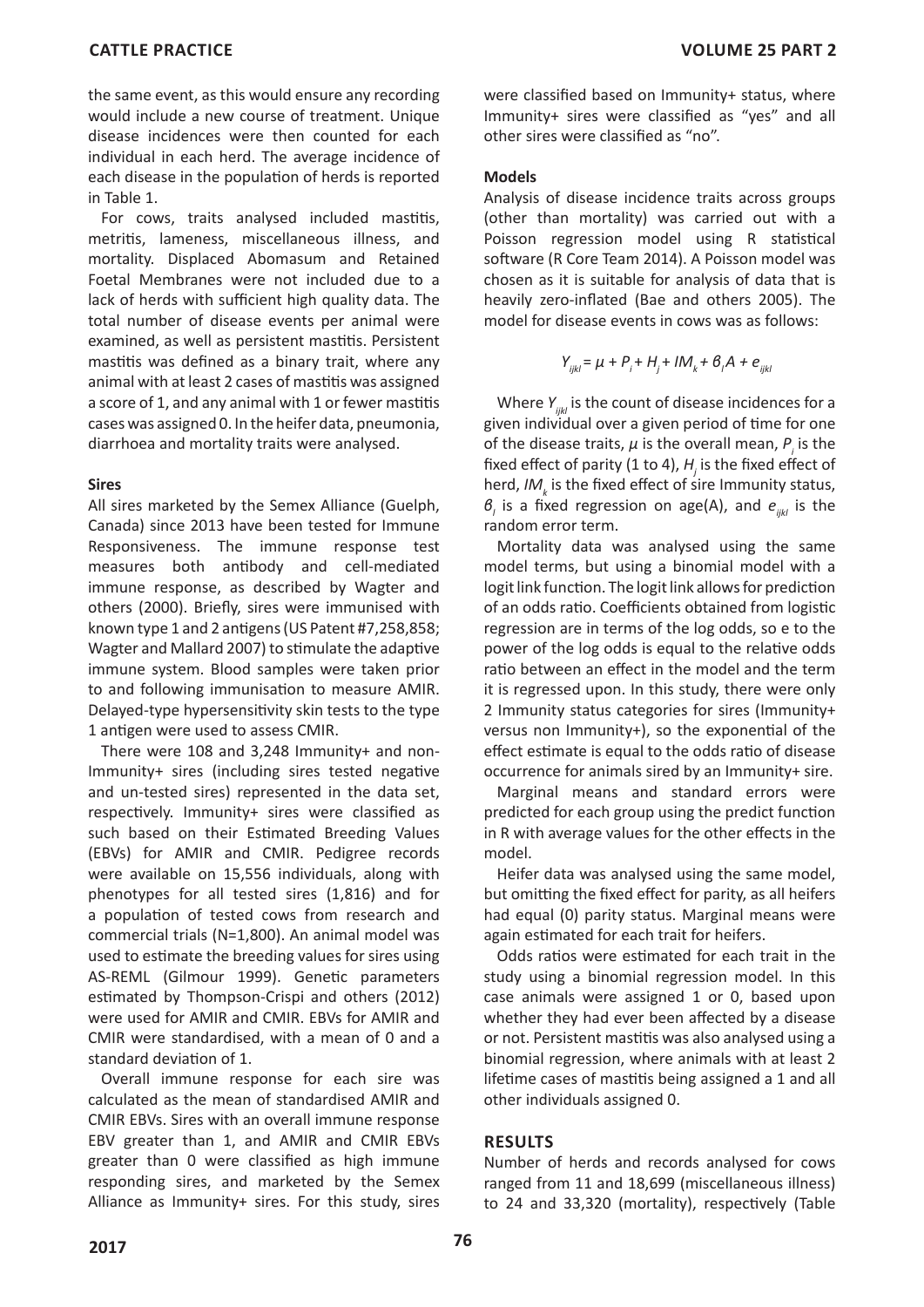1); 11 herds only had a sufficient number of Immunity+ daughters that were heifers, so they were excluded for cow analysis. Mastitis was the most frequently occurring disease in the study population, occurring at least once in 15.9% of animals in herds that routinely recorded its incidence. Lameness had the largest range of occurrence across herds, having between 3%- 130% frequency in different herds, indicating a significant effect of environment as well as variable recording practices.

Immunity+ sired cows had significantly lower incidence of mastitis, lameness, and mortality (Table 2). Effect estimates from regression analysis, measuring the expected reduction in cases of a disease ranged from -0.003 (metritis) to -0.24 (mortality). Reductions in disease incidence were observed for Immunity+ sired animals for all diseases studied, however differences observed for metritis, persistent mastitis or miscellaneous illness were not significant in this data set. Table 2 also displays relative decreases in disease frequency in the population. Relative disease frequencies ranged between 0.35% and 20.58% and were generally greater than the 4-8% reduction that was expected based on sire selection intensity and heritability of AMIR and CMIR. The marginal means of each trait for the Immunity+ sired group compared to the rest of the population are shown in Figure 1. It was also found that cows from Immunity+ sires had a significant reduction in overall disease frequency, measured as the total number of all disease events.

Heifer disease incidence ranged from 5.5% (diarrhoea) to 9.8% (pneumonia) (Table 1). The number of herds and records, respectively, ranged from 10 and 14,658 (diarrhoea) to 34 and 74,888

**Table 2. Effect estimates and significance values for Immunity+ sires versus non-Immunity+ sires for incidence of disease from data (after quality control) taken from herd software of large dairies in Canada and the United States.**

| <b>Trait</b>                             | <b>Effect</b><br>Estimate <sup>1</sup> | p-value    | Relative<br><b>Decrease</b><br>in Disease<br>Incidence (%) |  |  |
|------------------------------------------|----------------------------------------|------------|------------------------------------------------------------|--|--|
| Cows                                     |                                        |            |                                                            |  |  |
| <b>MASTITIS</b>                          | $-0.108$                               | $0.035*$   | 10.27                                                      |  |  |
| <b>PERSISTENT</b><br><b>MASTITIS</b>     | $-0.191$                               | 0.121      | 16.64                                                      |  |  |
| <b>METRITIS</b>                          | $-0.003$                               | 0.965      | 0.35                                                       |  |  |
| <b>LAMENESS</b>                          | $-0.130$                               | $0.010*$   | 12.20                                                      |  |  |
| <b>MISCELLANEOUS</b><br><b>ILLNESS</b>   | $-0.110$                               | 0.144      | 10.43                                                      |  |  |
| <b>MORTALITY</b>                         | $-0.244$                               | $0.007*$   | 20.58                                                      |  |  |
| <b>TOTAL DISEASE</b><br><b>FREQUENCY</b> | $-.219$                                | $< 0.001*$ | 4.04                                                       |  |  |
| <b>Heifers</b>                           |                                        |            |                                                            |  |  |
| <b>PNEUMONIA</b>                         | $-.019$                                | 0.617      | 1.93                                                       |  |  |
| <b>DIARRHOEA</b>                         | $-.045$                                | 0.483      | 4.39                                                       |  |  |
| <b>MORTALITY</b>                         | $-.194$                                | $< 0.001*$ | 16.28                                                      |  |  |

1 Estimated difference in disease incidence between an Immunity+ sired animal and an animal sired by any other sire given average environmental conditions.

\*Indicates significance at p<0.05

(mortality). Heifer mortality was significantly lower in the Immunity+ sired group. Immunity+ sired heifers had less pneumonia and diarrhoea, however the effect was not statistically significant in this data set. The marginal means of each trait based on Immunity status groups are shown in

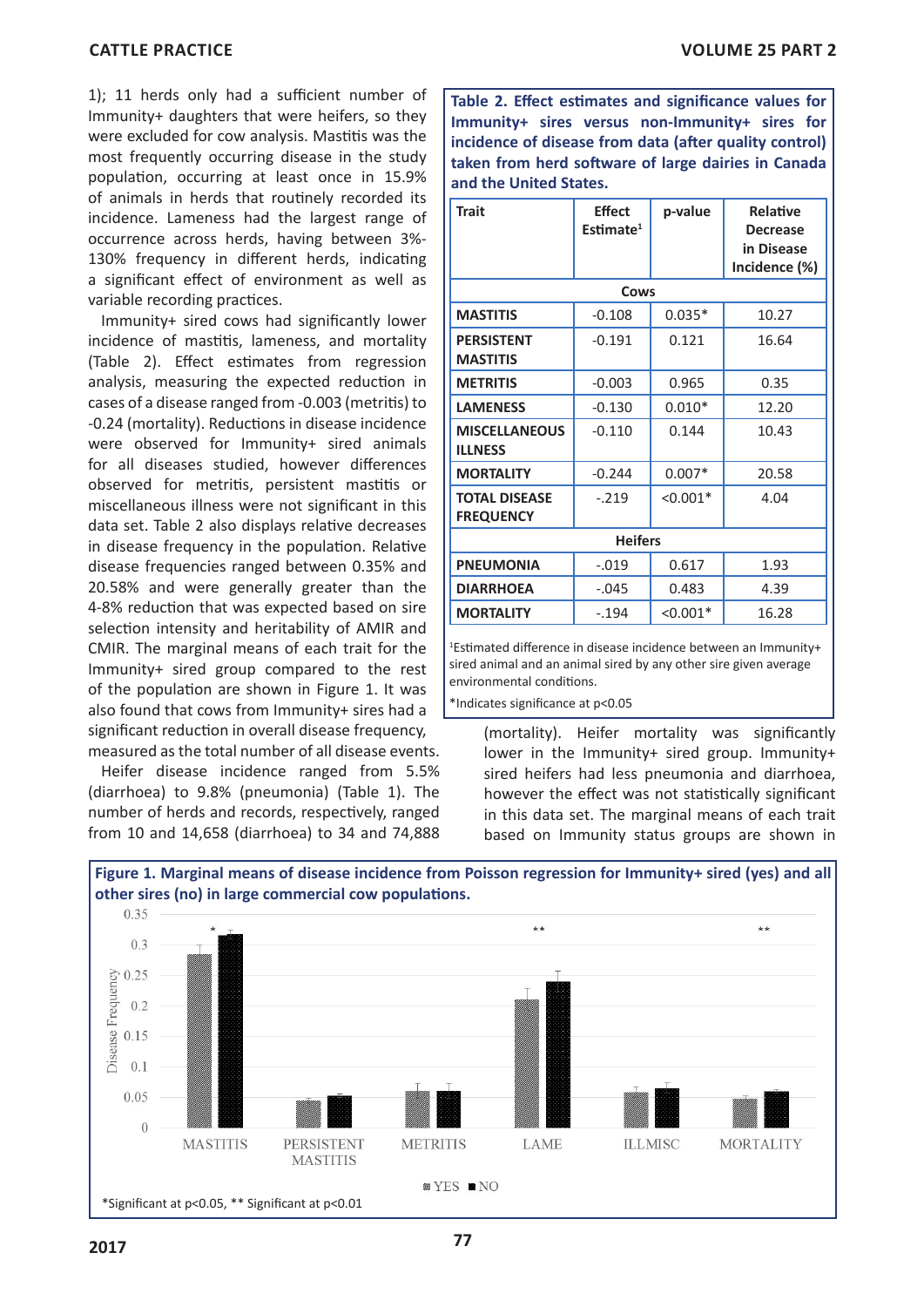

reduction from 1 in the odds ratio of daughters of Immunity+ sires for mortality, and a trend towards significance for diarrhoea.

## **DISCUSSION**

Incidence rates of major diseases recorded in this study are generally in line with those estimated in the literature (Riekerink and others 2008, Giuliodori and others 2013, Somers and others 2015), with

#### Figure 2.

The odds ratios of having at least 1 case of each disease for cows and heifers are shown in Figures 3 and 4, respectively. In the cow population, odds ratios ranged from 0.53 (lameness) to 0.99 (metritis). The odds ratio of a single disease incidence for daughters of Immunity+ bulls was significantly less than 1 for mastitis, lameness, mortality and the sum of all disease occurrences indicating a significant reduction in the chance of at least one case of each of these diseases in the Immunity+ population. In heifers there was a significant some differences for specific traits. This is expected as incidence rates can vary greatly across herds depending on environmental factors and recording practices. The variation in incidence rates across herds, especially for lameness, may indicate that some herds only record severe clinical cases of disease events, whereas other herds record any signs of a disease or disorder, whether clinical or subclinical in nature, particularly as it relates to lameness. This issue is a common problem with the analysis of disease incidence field data. The statistical model used in this study is expected to



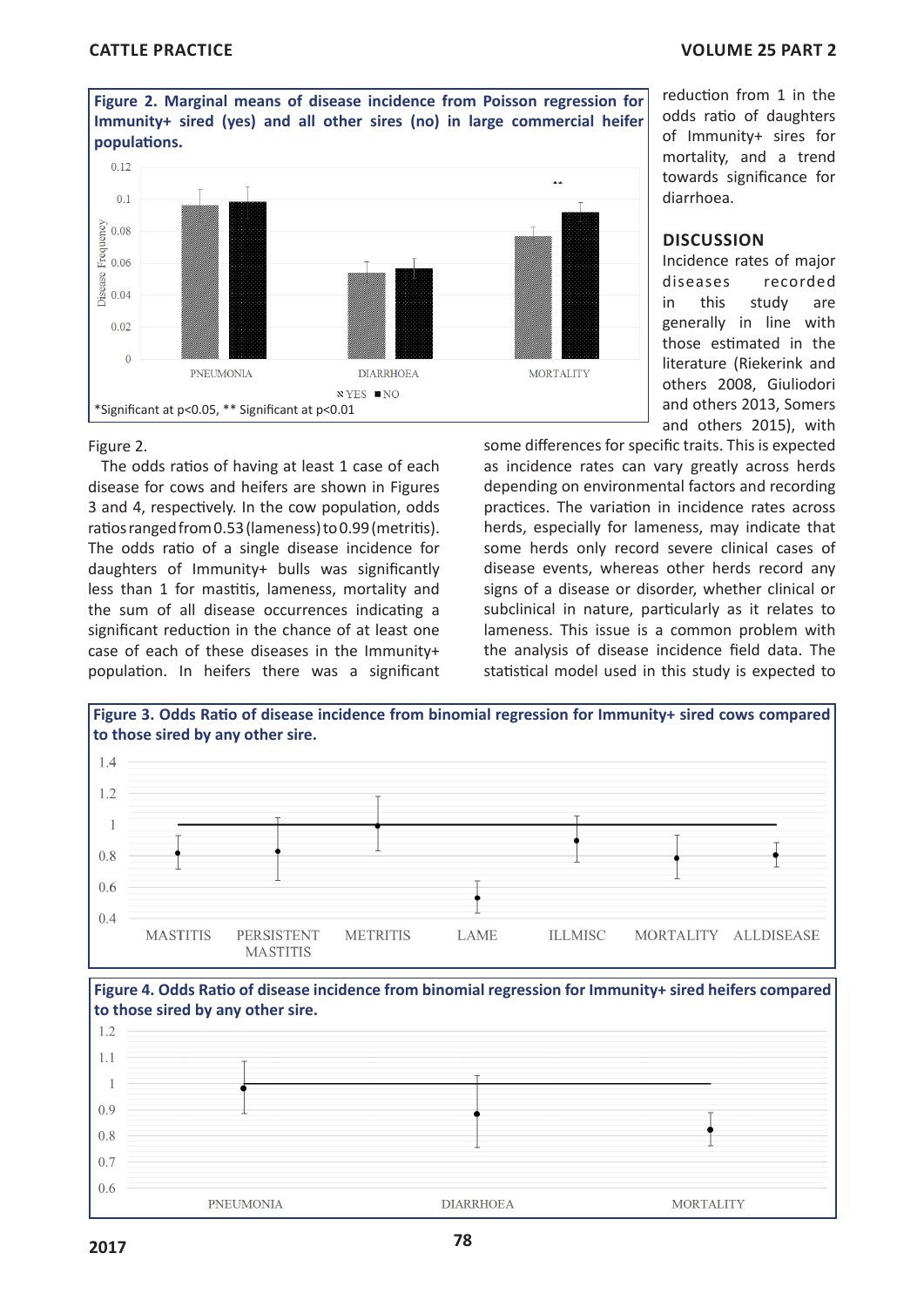provide robust estimates provided the correlation between the incidences of severe and less severe cases of the same disease is sufficiently high (Cameron and Trivedi 2013).

A significant decrease in disease incidence was seen in the progeny of Immunity+ sires (Figure 1). This suggests that progeny from high immune response sires are recipients of immune genes that conferred a superior immunological response which better protected them from infectious diseases. This response is consistent with the findings of previous research where cows classified as having superior immune response (based on their own genetic merit) had a lower incidence of most major diseases (Wagter and others 2000, Pinedo and others 2009, Thompson-Crispi and others 2012, 2013, Cartwright and others 2015). In the current study, mastitis, lameness and mortality all had significantly lower incidence rates in the Immunity+ sired progeny. These traits have the highest incidence rates and the greatest economic impact in dairy cattle populations (Macrae and Esslemont 2015). A significant reduction in the incidence of such diseases can therefore be expected to have a large positive effect on the economics of a herd, as well as reduce the use of antibiotics.

A non-significant reduction in disease incidence was observed for persistent mastitis, metritis and miscellaneous illness. These diseases all have lower incidence rates, therefore it is more difficult to detect significant differences between populations. While a Poisson model was chosen to model the zero-inflated data, the ability to detect significance is still dependent on the frequency of non-zero events in the data (Channouf and others 2014). Nevertheless, point estimates indicate that a reduction in disease frequency was observed in the Immunity+ sired population for each of these diseases after accounting for herd and lactation effects. Relative decreases in disease frequency for these traits were all high enough to have a practical economic impact on a commercial dairy. The low average frequency of persistent mastitis explains why in Table 2 there is a significantly large point estimate for persistent mastitis, but no statistical significance was detected.

A binomial model was applied to the data, which were fit as binary traits (zero incidence vs. any number of incidences) to calculate the odds ratios for each disease between sire groups. Estimates for mastitis, lameness, mortality and all diseases significantly differed from 1, indicating that the odds of an animal being recorded for these diseases are significantly less if they were the progeny of a high immune response sire. The odds ratio for lameness was 0.52, indicating that an animal that is the progeny of a high immune response sire is approximately half as likely to become lame at some point in their lifetime than an animal that is the progeny of a non-Immunity+ sire. The adaptive immune response system can play a crucial role in pathogen-induced lameness, and this response has been shown to have a significant genetic component (Banos and others 2013).

A significant reduction in heifer mortality was also observed for daughters of Immunity+ sires, suggesting a reduction in the incidence of severe diseases for these animals. In both cows and heifers, the cause of death was not identified, so that all mortality may not be related to disease, but it was assumed that the incidence of other causes of mortality were equal across groups. Adaptive immune response profiles can change significantly with age (Hine and others 2011) and a smaller reduction in disease frequencies in younger animals from high immune response sires might have been expected since adaptive immune response is dependent on previous exposure to a pathogen (Alberts and others 2002). However, a significant reduction in heifer mortality was observed in this study, possibly because individuals with a stronger adaptive immune response are also likely to have a stronger innate immune response.

Producer recorded disease events have been used recently to calculate genetic and genomic evaluations for health traits in many countries, including Canada (Jamrozik and others 2013) and the United States (Gaddis and others 2014). Such evaluations can potentially be used to help reduce the cost of disease on the farm. The effectiveness of genetic selection based on disease incidence records, however, is limited by the low heritability of these traits (Gernand and others 2012). Genomic selection, based on a cow reference population with genotypes and disease incidence phenotypes, or sires with progeny evaluations for the same traits, can be used to overcome the problem. However, the size of the reference population required to obtain sufficient prediction accuracy to achieve meaningful genetic progress for disease resistance is very large, given the low heritability of disease incidence traits. Studies carried out to date report a modest increase in selection accuracy when using genomic selection in this fashion (Gaddis and others 2014).

Selection for high immune response is a more direct route to reduce disease in commercial populations. Immune responsiveness is highly heritable (Thompson-Crispi and others 2012),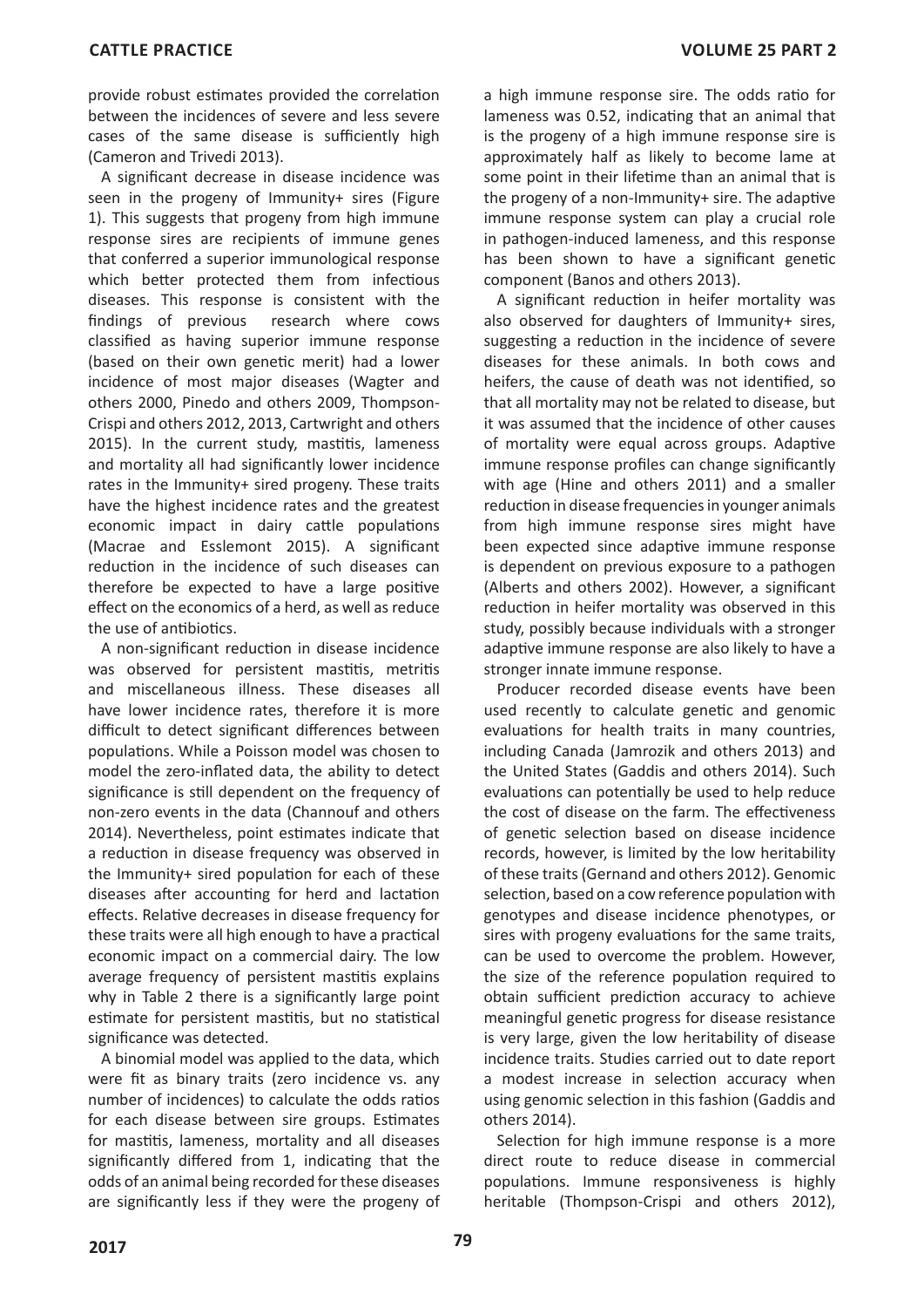which is likely why it results in a significant decrease in disease frequency after even one generation of selection as has been demonstrated here. It is important to note, that selection for high immune response is selection for a more efficient immune system, which does not imply reducing the diversity of the repertoire of responses to antigens. On the contrary, it may lead to increased diversity in that repertoire as that diversity is associated with more effective resistance to disease. The positive effect of high immune response on growth rate and disease incidence has been reported previously in pigs selected for high and low immune responses but was not investigated here (Mallard and others 1992). The current study shows that, in a commercial setting, sires with a superior immune response can transmit their enhanced general disease resistance to their daughters, and thereby reduce the incidence of disease in their progeny compared to daughters of other sires. The genetic merit for other health and fitness traits were not studied here, but it has been found that Immune response has a low positive genetic correlation with most other health and fertility traits. It is assumed that the Immunity+ population is slightly superior in these other traits, however the genetic correlations are quite low, so differences in disease frequency should not be influenced heavily by this difference. Reductions in disease incidence were observed for all the diseases studied in both cows and heifers, although some were non-significant. Relative reduction in disease frequencies were even larger than projected in most cases. This may largely be due to those estimates being conservative in nature, however, for all diseases, the projected range was within the standard error meaning any variation from the predicted reductions in disease could be because of sampling, with one notable exception, death, which can be explained by high immune response animals being able to cope with pathogens of a severe nature more readily than herd-mates. The reductions were especially large for the incidence of mastitis, lameness and mortality, the most costly traits related to disease in dairy cattle today.

The impact of this study can have far-reaching effects on dairy producers as well as agricultural practices as a whole. Producers can expect to save money associated with expensive treatments of major diseases and losses. Another expected benefit of disease reduction is a decrease in the need for therapeutic antibiotic use on farm, which will only be increasingly important in the future.

This study emphasises the role genetic selection strategies can play in reducing the incidence of disease and, as a consequence, reducing the costs associated with the treatment of disease on farms as part of a sustainable, long term solution to improving animal health and welfare.

#### **CONFLICT OF INTEREST DECLARATION**

One of the authors is employed by the Semex Alliance which markets High Immune Response genetics internationally.

#### **ACKNOWLEDGEMENTS**

The authors would like to thank Dr. Bard Hine and Dr. Jude Capper for reviewing this manuscript prior to submission, and Rissa Mitchell for her help in data formatting and acquisition.

#### **REFERENCES**

**Alberts, B., Johnson, A., Lewis, J., Raff, M., Roberts, K., Walter, P.** (2002) The Adaptive Immune System in Molecular Biology of the Cell, 4th ed. Garland Science: New York **Aleri, J.W., Hine, B.C., Pyman, M.F., Mansell, P.D., Wales, W.J., Mallard, B., Fisher, A.D.** (2015) Assessing adaptive immune response phenotypes in Australian Holstein-Friesian heifers in a pasture-based production system. Journal of Animal Science **93**(7)**:** 3713-3721

**Bae, S., Famoye, F., Wulu, J.T., Bartolucci, A.A., Singh, K.P.**  (2005) A rich family of generalized Poisson regression models with applications. Mathematics and Computers in Simulation **69**(1)**:** 4-11

**Banos, G., Wall, E., Coffey, M.P., Bagnall, A., Gillespie, S., Russell, G.C., McNeilly, T.N.** (2013) Identification of immune traits correlated with dairy cow health, reproduction and productivity. PloS One **8**(6)**:** e65766.

**Cameron, A.C., Trivedi, P.K.** (2013) Regression analysis of count data. Vol. 53. Cambridge university press.

**Cartwright, S.L., Thompson-Crispi, K., Paibomesai, M., Miglior, F., Mallard, B.A.** (2015) Comparison in the Prevalence of Hoof Lesions in Dairy Cattle classified as High, Average or Low Antibody and Cell-Mediated Immune Responders. JAM ADSA & ASAS. Orlando, Florida.

**Channouf, N., Fredette, M., MacGibbon, B.** (2014) Power and sample size calculations for Poisson and zero-inflated Poisson regression models. Computational Statistics & Data Analysis **72**(1)**:** 241-251

**Emam, M., Paibomesai, M., Thompson-Crispi, K., Schenkel, F., Miglior, F., Sargolzaei, M., Mallard, B.** (2014) The Association between Sire Estimated Breeding Value for Antibody-Mediated Immune Response (AMIR) and Offspring AMIR Phenotype. In Proc 10th World Congress on Genetics Applied to Livestock Production. pp17-22.

**Fleming, K., Thompson-Crispi, K.A., Hodgins, D.C., Miglior, F., Corredig, M., Mallard, B.A.** (2016) Short communication: Variation of total immunoglobulin G and β-lactoglobulin concentrations in colostrum and milk from Canadian Holsteins classified as high, average, or low immune responders. Journal of Dairy Science **99**(3)**:** 2358-63

**Gaddis, K.P., Cole, J.B., Clay, J.S., Maltecca, C.** (2014) Genomic selection for producer-recorded health event data in US dairy cattle. Journal of Dairy Science **97**(5)**:** 3190-3199 **Gernand, E., Rehbein, P., von Borstel, U.U., König, S.** (2012) Incidences of and genetic parameters for mastitis, claw disorders, and common health traits recorded in dairy cattle contract herds. Journal of Dairy Science **95**(4)**:** 2144-2156